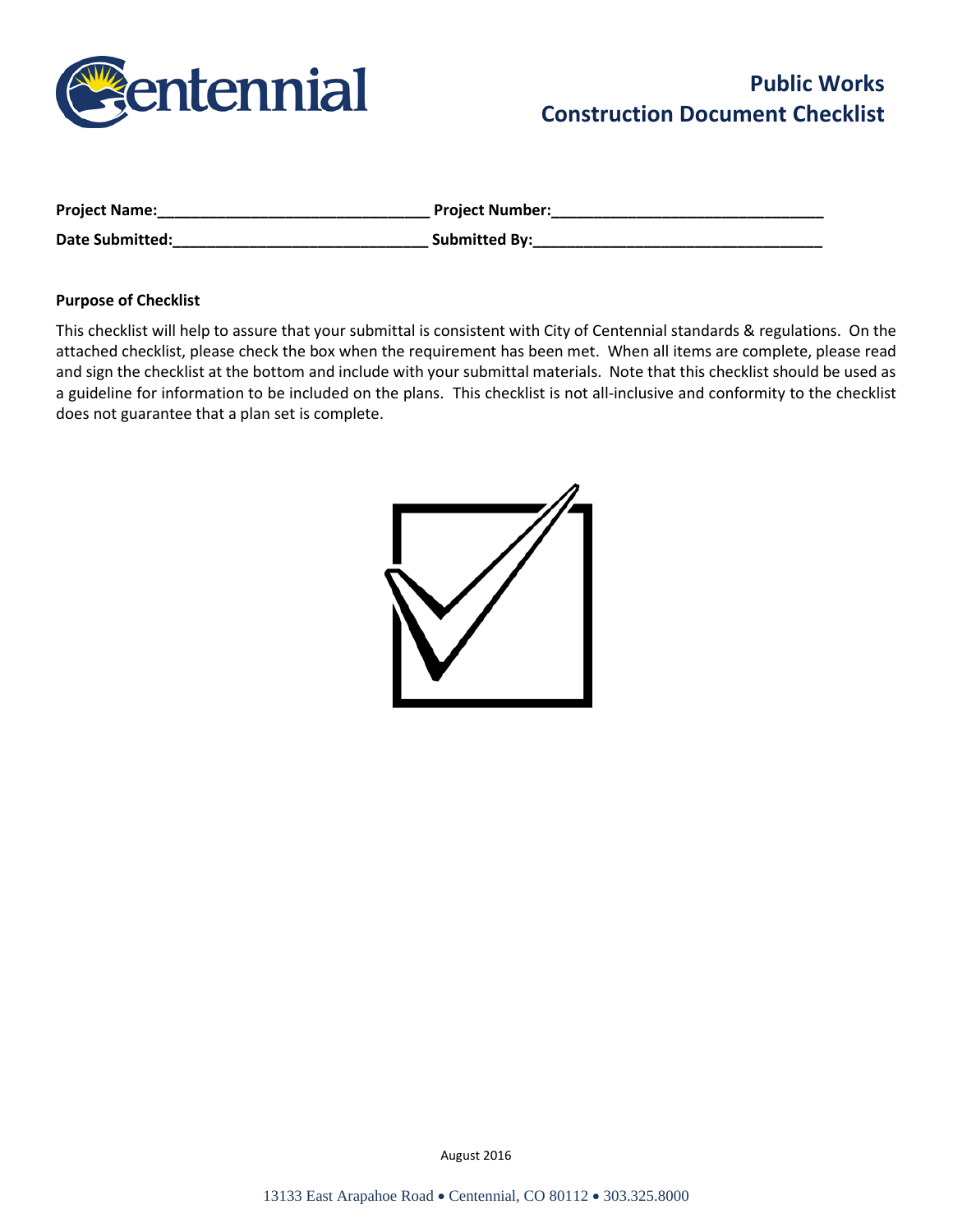#### **Construction Document Checklist**

Please check off the following items to assure your plan set is complete. Sign and include this checklist with your submittal. *All Plan Sheets*

## **Engineer Staff**

| Key Map                                                                        |
|--------------------------------------------------------------------------------|
| Title block (Use City template, available on the City's website)               |
| Project Phase (i.e. 30% Construction Documents, FIR, FOR, etc.)                |
| Engineer's name, mailing address, and phone number                             |
| Sheet title                                                                    |
| Sheet number (consecutive, beginning with cover sheet as 1)                    |
| North Arrow                                                                    |
| Graphic and written scale (Plan View: 1"=20' to 1"=100', Engineer's Scale)     |
| Original date of plan preparation and any subsequent revisions noted and dated |
| Seal & signature of a Colorado registered PE (final plan set)                  |

#### *Cover Sheet*

#### **Engineer Staff**

|  | Engineer's Certification (obtain from City's website. Must be sealed & signed by a<br>Colorado registered PE on final plan set) |
|--|---------------------------------------------------------------------------------------------------------------------------------|
|  | Vicinity map - Include a scale (typically 1":2000')                                                                             |
|  | City of Centennial Acceptance Block in the lower right hand corner (obtain from<br>City's website)                              |
|  | City of Centennial General Notes (obtain from City's Website)                                                                   |
|  | Contact name and phone number for Utility, Fire, and Special Districts                                                          |
|  | Sheet Index                                                                                                                     |
|  | Design Data Table                                                                                                               |

#### *CDOT Plan List*

**Engineer Staff**

|  | M<br>l ist taken trom C<br>: Plan I<br>∣ እር<br>×<br>nsite<br>$M\Omega$ |
|--|------------------------------------------------------------------------|
|--|------------------------------------------------------------------------|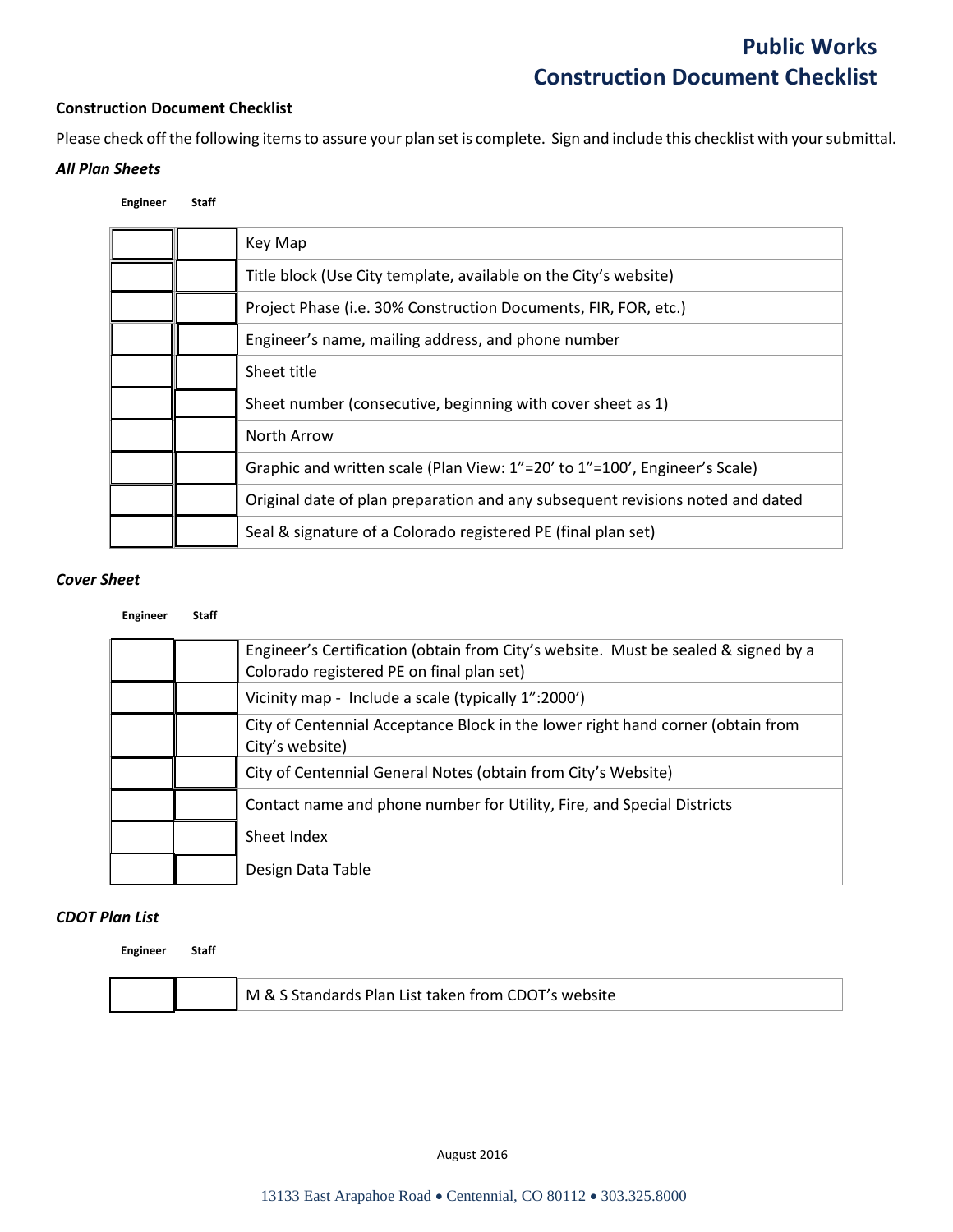#### *Notes & Standard Symbols Sheet*

#### **Engineer Staff**

|  | Applicable notes not included in City of Centennial General Notes |
|--|-------------------------------------------------------------------|
|  | Legend with all line types, map symbols, hatching patterns, etc.  |
|  | Survey information (benchmark, basis of bearings, notes, etc.)    |

## *Survey Control Plan*

**Engineer Staff**

|  | 2 benchmarks per each 160 acres or part thereof                                                                                               |
|--|-----------------------------------------------------------------------------------------------------------------------------------------------|
|  | Identify range points and other survey monuments within disturbed areas that will<br>require preservation, protection, and/or reestablishment |
|  | Existing & proposed ROW data (show ROW line and dimension)                                                                                    |
|  | Benchmark & Basis of Bearing statement                                                                                                        |
|  | Property lines and ownership data                                                                                                             |
|  | Statement of linear units                                                                                                                     |

### *Demolition / Removal Plans*

#### **Engineer Staff**

|  | Limits and quantities of pavement, sidewalk, curb & gutter, etc. removals |
|--|---------------------------------------------------------------------------|
|  | Sawcut lines                                                              |
|  | Structures to be removed or relocated                                     |
|  | Existing items to remain and/or be protected in place                     |

#### *Roadway Typical Sections*

#### **Engineer Staff**

|  | Provide typical sections with labels and dimensions for each width of roadway<br>including: |
|--|---------------------------------------------------------------------------------------------|
|  | Right-of-Way                                                                                |
|  | Sidewalk and Landscape area                                                                 |
|  | Curb and gutter / flowline                                                                  |
|  | Travel lanes including turn, bike, parking, and variable widths                             |
|  | Pavement materials, depths, road base, subgrade, etc. (if known)                            |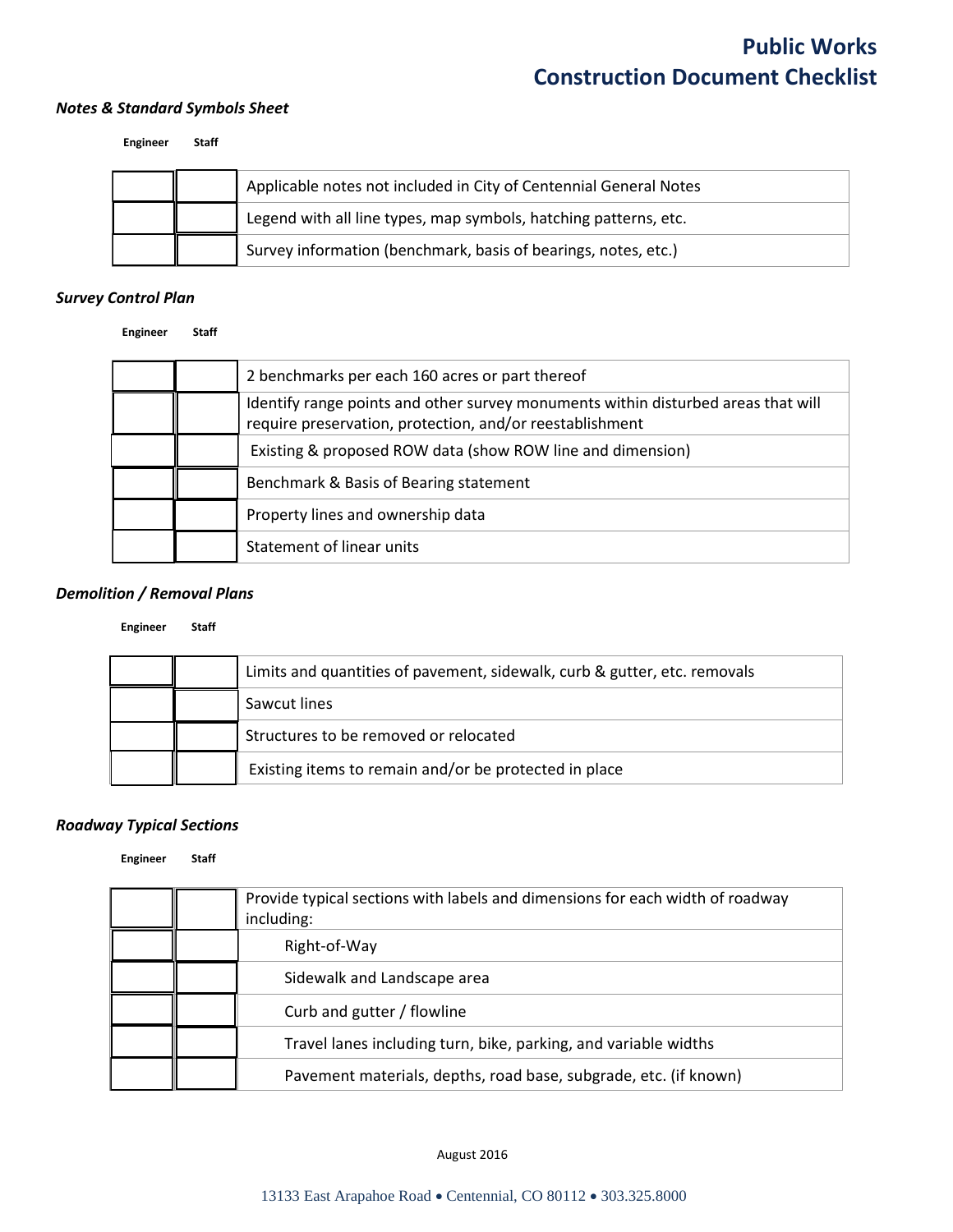## *Roadway Plan & Profile*

### **PLAN**

**Engineer Staff**

| Existing & proposed property line & ROW line with dimensions                                                                    |
|---------------------------------------------------------------------------------------------------------------------------------|
| Existing & proposed easements & tracts with dimensions and type                                                                 |
| Survey lines and stations based on centerline                                                                                   |
| Existing and proposed surface features with labels, dimensions, and slopes (where<br>applicable) including, but not limited to: |
| Curb & gutter                                                                                                                   |
| Limits of proposed paving                                                                                                       |
| Sidewalks                                                                                                                       |
| Sight triangles                                                                                                                 |
| <b>Street lights</b>                                                                                                            |
| <b>Traffic signals</b>                                                                                                          |
| Landscaping (can be provided on a separate sheet)                                                                               |
| Driveways within the project limits                                                                                             |
| Bus stops and associated amenities                                                                                              |
| Surface utility features (manhole lids, valve covers, inlets, fire hydrants, etc.)                                              |
| Street names                                                                                                                    |
| <b>Bridges or culverts</b>                                                                                                      |
| Guardrails                                                                                                                      |
| Storm drainage flow direction arrows at intersections and driveways                                                             |
| Match-lines                                                                                                                     |
| Complete horizontal curve data:                                                                                                 |
| Radius (R)                                                                                                                      |
| Degree of curvature (D)                                                                                                         |
| Point of curvature (P.C.)                                                                                                       |
| Point of tangency (P.T.)                                                                                                        |
| Tangent length (L)                                                                                                              |
| Centerline stations of all intersecting roads                                                                                   |
| Classification of intersecting roads                                                                                            |
| Road width (flowline to flowline)                                                                                               |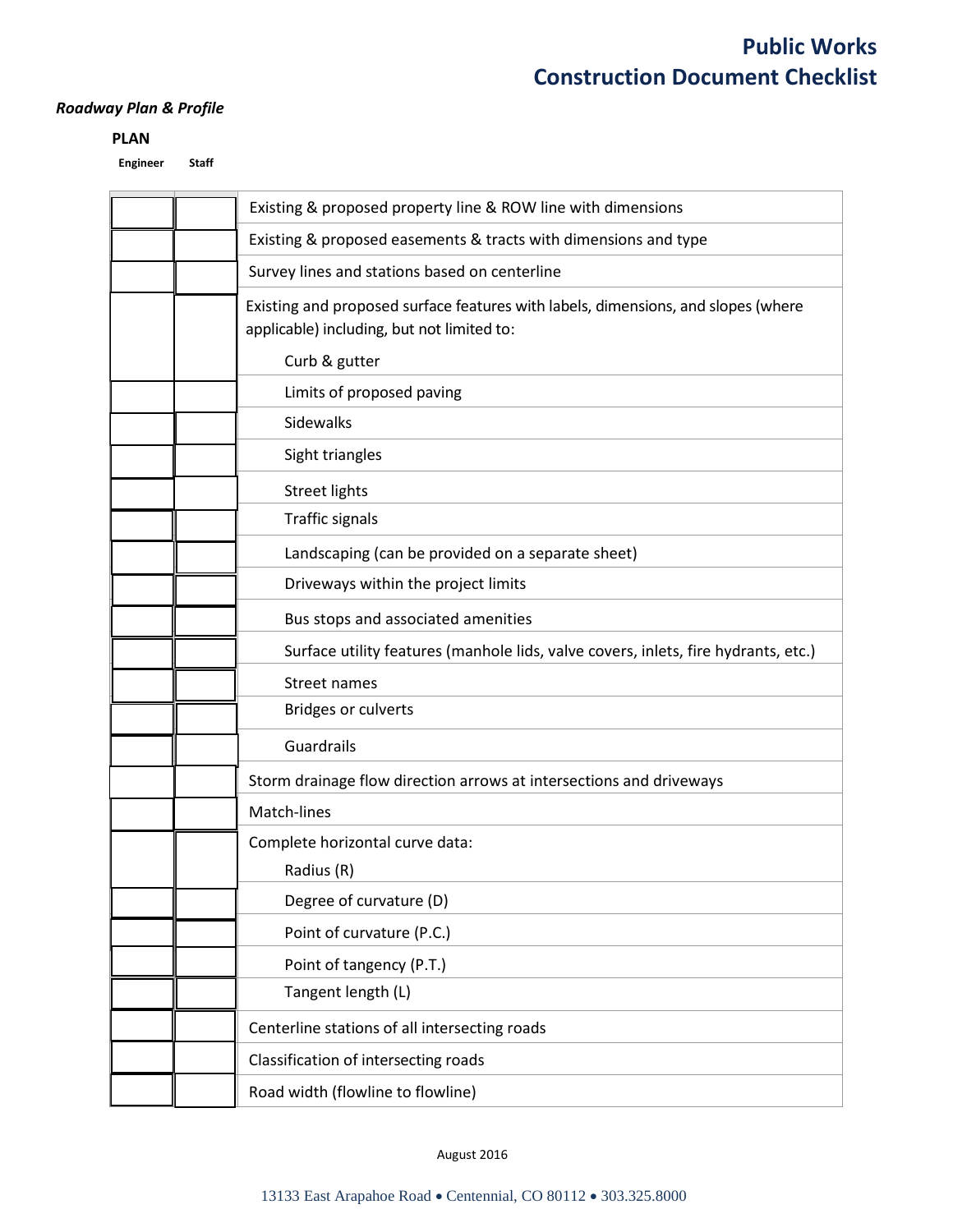#### **PROFILE**

**Engineer Staff**

|  | Existing ground (dashed) and proposed ground (heavy, solid)                     |
|--|---------------------------------------------------------------------------------|
|  | Elevations based on centerline or flowline                                      |
|  | Continuous stations for entire portion of road shown in corresponding plan view |
|  | Match-lines                                                                     |
|  | Station & elevation of existing and proposed vertical grade breaks              |
|  | Distance and grade/slope between grade breaks                                   |
|  | Complete vertical curve data:                                                   |
|  | High or low point                                                               |
|  | Point of intersection (P.I.)                                                    |
|  | Point of curvature (P.C.)                                                       |
|  | Point of tangency (P.T.)                                                        |
|  | Length of curve (L)                                                             |
|  | $K = L/A$ labeled                                                               |
|  |                                                                                 |

## *Intersection Detail Plans (If Applicable)*

#### **Engineer Staff**

|  | Horizontal design dimensions                                                                                                         |
|--|--------------------------------------------------------------------------------------------------------------------------------------|
|  | Intersection grading including contours, grade breaks, etc.                                                                          |
|  | Spot elevations and slopes in roadway, sidewalk, and curb ramps                                                                      |
|  | Flow direction arrows at flowlines and grade breaks                                                                                  |
|  | Station and elevation of all curb returns: existing and proposed horizontal PC, PT<br>etc.; high or low point of all vertical curves |
|  | Existing and proposed curb return radii                                                                                              |
|  | Signal locations                                                                                                                     |
|  | Median design dimensions                                                                                                             |
|  |                                                                                                                                      |

#### *Roadway Grading Plans*

**Engineer Staff**

|  | Existing and proposed contours                                                             |
|--|--------------------------------------------------------------------------------------------|
|  | Spot elevations at high or low points, inlets, grade breaks, and other important<br>points |
|  | Spot elevations at curb ramps, driveways, curb returns, and other areas of interest        |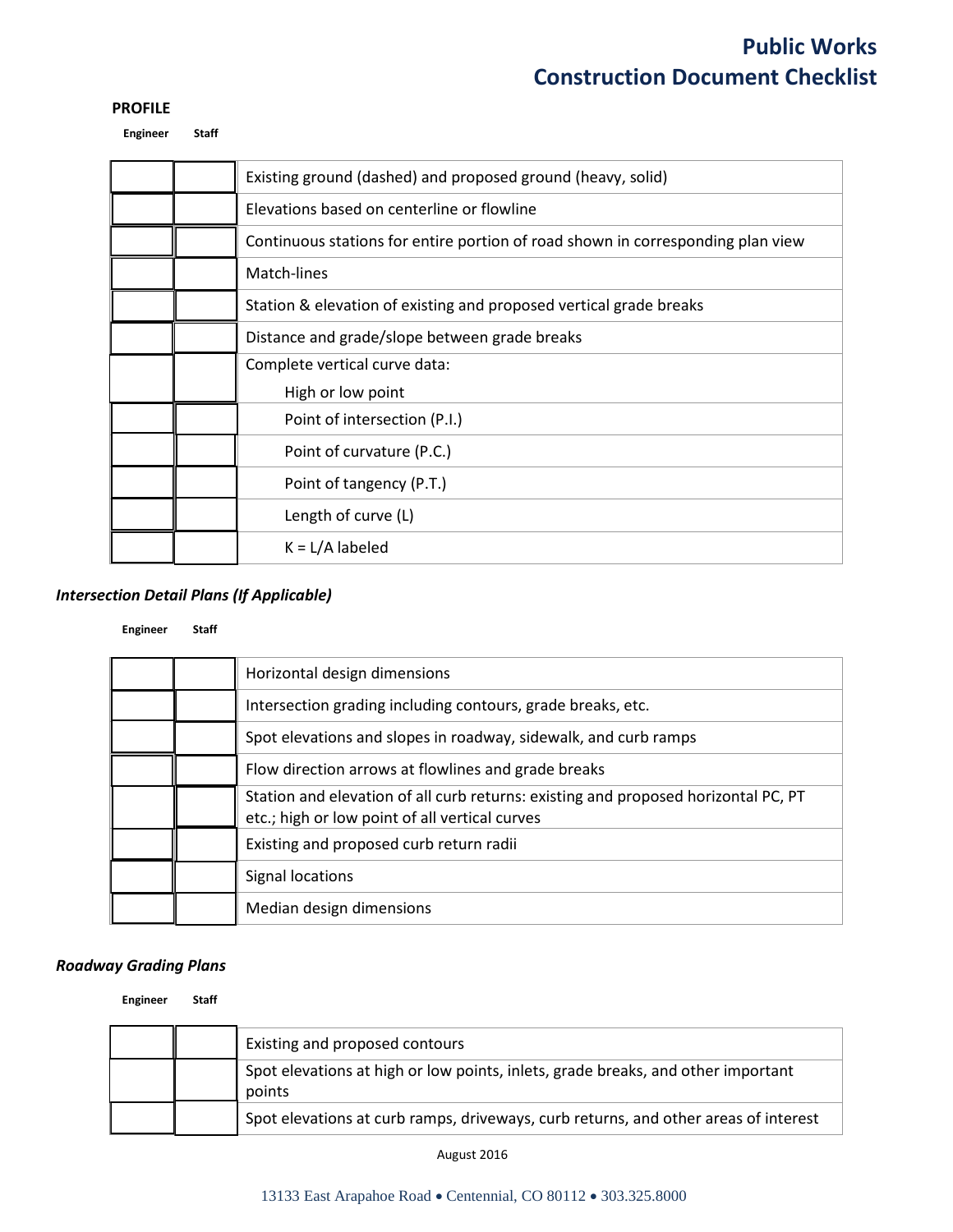## *Traffic Signals, Signage, & Striping Plan*

| Engineer | <b>Staff</b> |
|----------|--------------|
|          |              |

|  | Based on AASHTO's Manual on Uniform Traffic Control Devices (MUTCD)                                                                   |
|--|---------------------------------------------------------------------------------------------------------------------------------------|
|  | Location of each sign (by station and side of road)                                                                                   |
|  | Label MUTCD sign designation of each sign                                                                                             |
|  | Typical detail of installation dimensions (height, distance from curb) and any<br>variations                                          |
|  | Detail post and base dimensions and installation plan (show wedge or sleeve, depth<br>below surface, materials). Breakaway posts only |
|  | Striping information including, but not limited to:<br>Color designation                                                              |
|  | Lane width                                                                                                                            |
|  | Stall width and length (and angle if applicable)                                                                                      |
|  | Stripe/skip with width                                                                                                                |
|  | Material type                                                                                                                         |
|  | Typical treatment for accel/decel lanes, turn lanes & crosswalks (reference City<br>details for striping where applicable)            |
|  | Station and offset information for tapers                                                                                             |

## *Utility Plan*

#### **Engineer Staff**

|  | Refer to owner's standards and regulations                                                                                                                                                                     |
|--|----------------------------------------------------------------------------------------------------------------------------------------------------------------------------------------------------------------|
|  | Type, size, and location of all proposed utilities                                                                                                                                                             |
|  | Sufficient surface features such as curb, walk, structures etc. to evaluate<br>encroachment and access concerns & potential utility conflicts. Surface features<br>should be faded back to emphasize utilities |
|  | Existing and proposed utilities and structures, including, but not limited to:<br>Water lines                                                                                                                  |
|  | Water valves                                                                                                                                                                                                   |
|  | Fire hydrants                                                                                                                                                                                                  |
|  | Sanitary and storm sewer manholes                                                                                                                                                                              |
|  | Sanitary & storm sewer lines                                                                                                                                                                                   |
|  | Storm drainage facilities                                                                                                                                                                                      |
|  | Telephone                                                                                                                                                                                                      |
|  | Fiber optic cable                                                                                                                                                                                              |
|  | Gas                                                                                                                                                                                                            |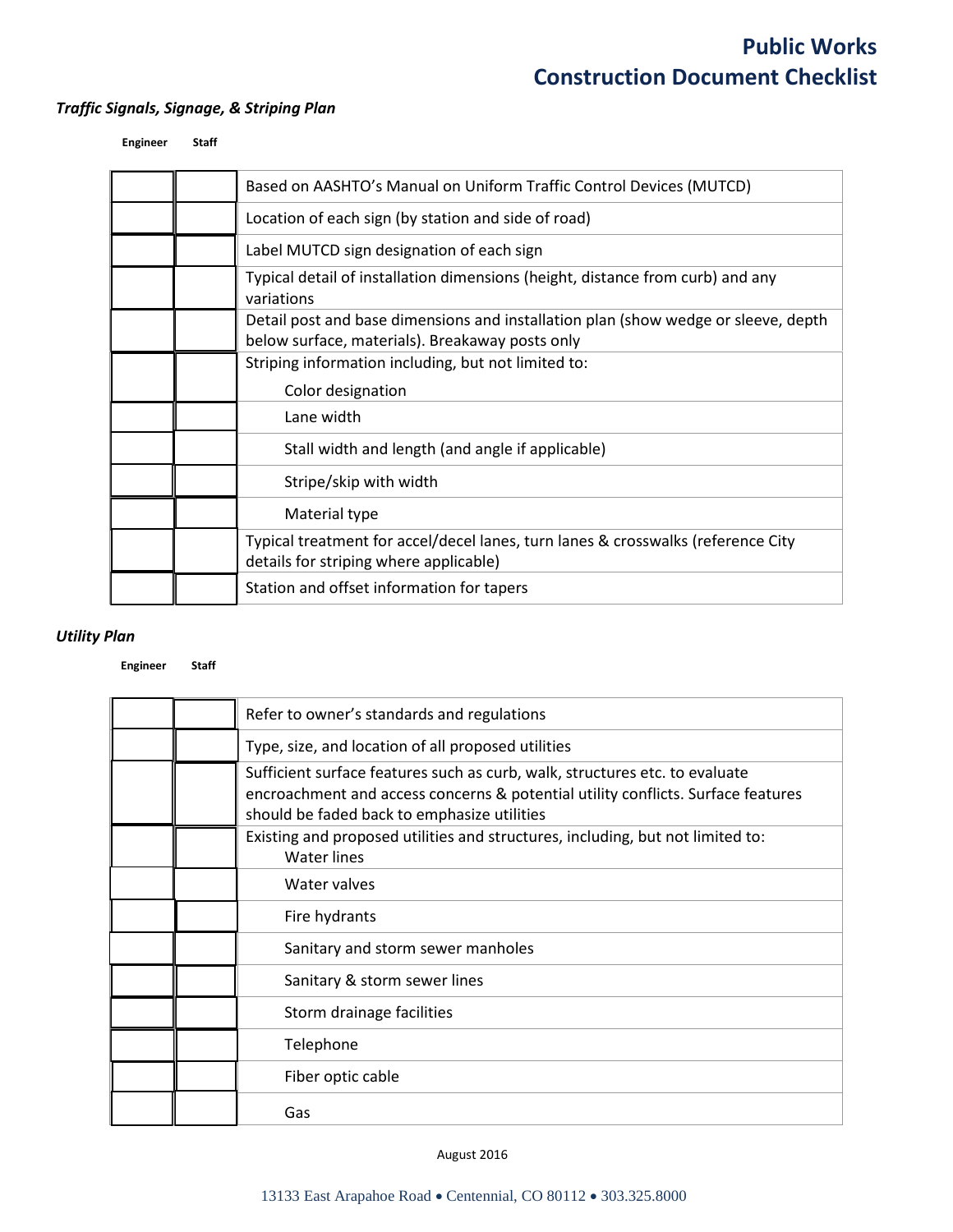|  | Electric                                                                                                                                     |
|--|----------------------------------------------------------------------------------------------------------------------------------------------|
|  | Roads with road names labeled and ROW dimensioned                                                                                            |
|  | Service lines and meter locations                                                                                                            |
|  | Proposed storm & sanitary sewer lines with pipe size, length, type and slope                                                                 |
|  | Angles at proposed alignment changes (if not shown on plan and profile)                                                                      |
|  | Proposed manhole locations with dimension to nearest gutter lip (minimum of 3'<br>separation between edge of manhole and gutter on roadways) |

### *Cross-Sections*

**Engineer Staff**

|  | Required every 50 feet                                                                           |
|--|--------------------------------------------------------------------------------------------------|
|  | ROW line, curb, gutter, sidewalk, roadway, landscaping areas, etc. with dimensions<br>and labels |
|  | Cross-slope arrows and percentages                                                               |

## *Construction Phasing Plan*

#### **Engineer Staff**

|  | Schematic phasing plan                                       |
|--|--------------------------------------------------------------|
|  | Note proposed detours (actual detour will be shown on MHT's) |
|  | Include required work time and other access requirements     |

#### *Detail Sheets*

**Engineer Staff**

|  | Applicable City of Centennial Standard Details should be included within the plan<br>set. These can be found in the City of Centennial Roadway Design and Construction<br>Standards on the City's website |
|--|-----------------------------------------------------------------------------------------------------------------------------------------------------------------------------------------------------------|
|  | Drainage facility details - per SEMSWA's requirements                                                                                                                                                     |
|  | CDOT details do not need to be included within the plan set, but should be<br>referenced                                                                                                                  |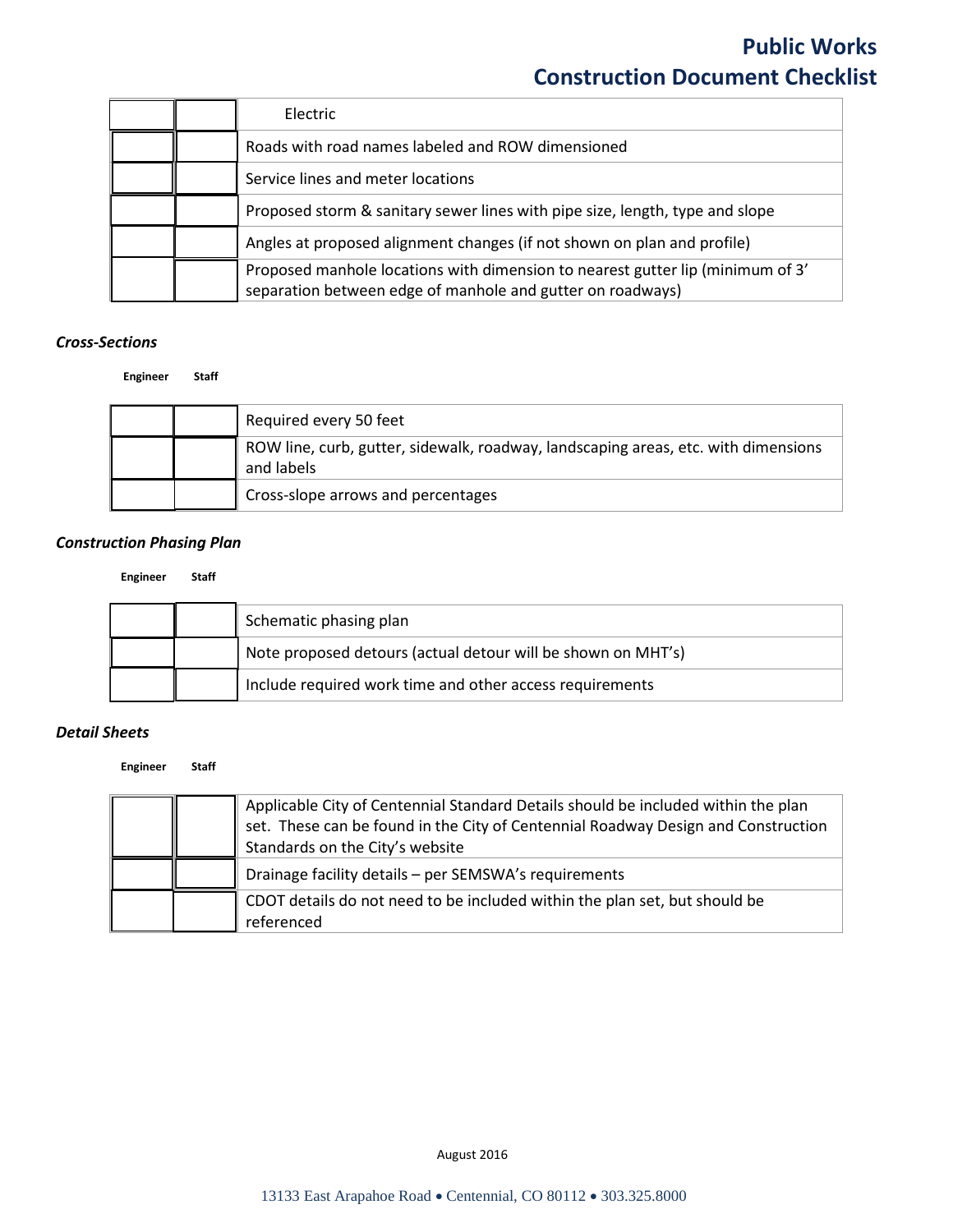## *Regulatory Approval*

**Engineer Staff**

|  | Water and Sanitary districts                                                |
|--|-----------------------------------------------------------------------------|
|  | <b>SEMSWA</b>                                                               |
|  | Agencies adjacent to or included in project limits (Cities, counties, etc.) |
|  | CDOT (for state highways)                                                   |
|  | Cherry Creek Basin Water Quality Authority (when applicable)                |
|  | Urban Drainage (maintenance eligible projects)                              |